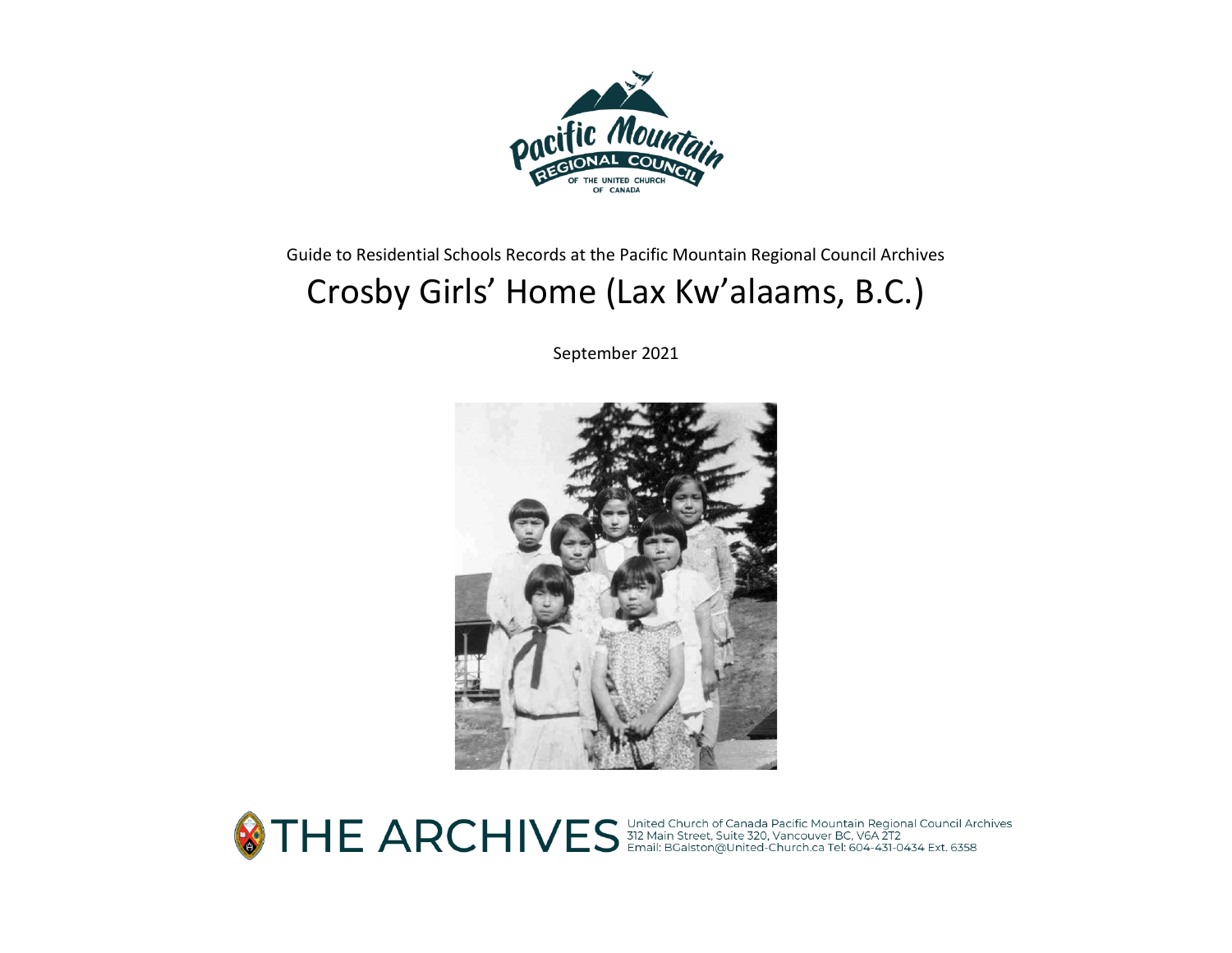# Table of Contents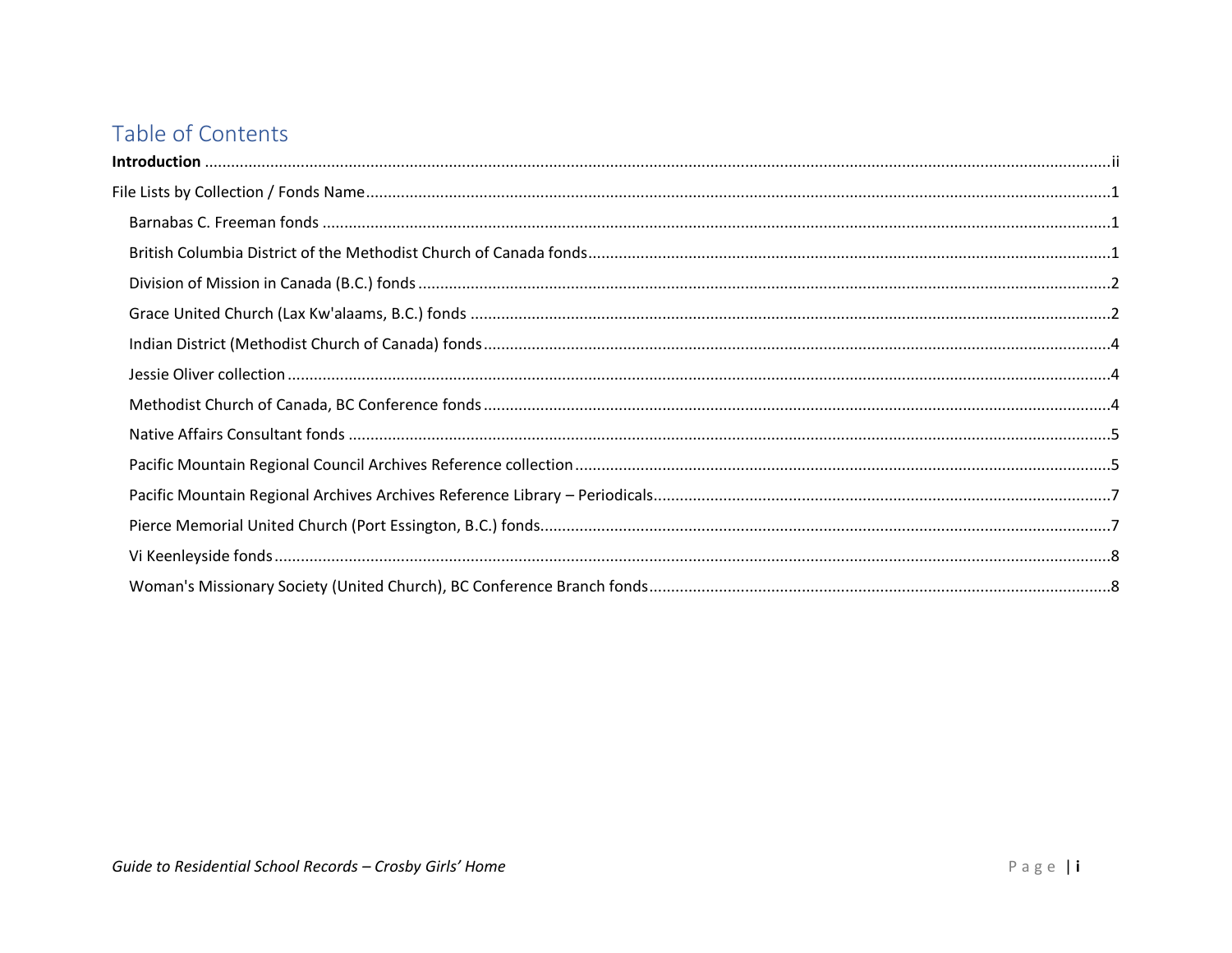# <span id="page-2-0"></span>**Introduction**

This guide is offered in the spirit of being transparent and in keeping with two of the Archives' goals:

- Becoming more accessible to all in particular, Indigenous peoples and ethno-cultural groups represented in the Archives
- Decolonizing the Archives

We acknowledge that further work needs to be done to make the guide more user-friendly and descriptions more meaningful. The information is drawn from data supplied to the Truth and Reconciliation Commission for its database. But the guide is a good starting point for residential school research at this Archives.

#### **Scope**

The guide encompasses archival and library materials held at the United Church Archives in B.C. It includes material identified by the Truth and Reconciliation Commission (TRC) as relevant to Residential Schools and therefore copied for inclusion in the National Centre for Truth and Reconciliation in Winnipeg.

This particular section of the guide (Part 4) relates to the Crosby Girls' Home in Lax Kw'alaams, B.C. Further sections are available, listing materials relating to Residential Schools in general, as well as the other four schools that the United Church ran in B.C.:

- Part 1 Records Relating Generally to Residential Schools
- Part 2 Ahousaht Residential School
- Part 3 Alberni Indian Residential School
- Part 4 Coqualeetza Institute (Sardis, B.C.)
- Part 6 Elizabeth Long Memorial Home (Kitamaat, B.C.)

#### **Arrangement of this Guide**

The guide is arranged alphabetically by name of collection or fonds. Most collection and fonds titles are linked to the corresponding description on MemoryBC, to provide more context. A file list for each fonds follows.

The term "series" (first column in the file list) is a grouping of files within a collection or fonds. Where available, the series title has been included because it provides a little more context and description to orient the researcher.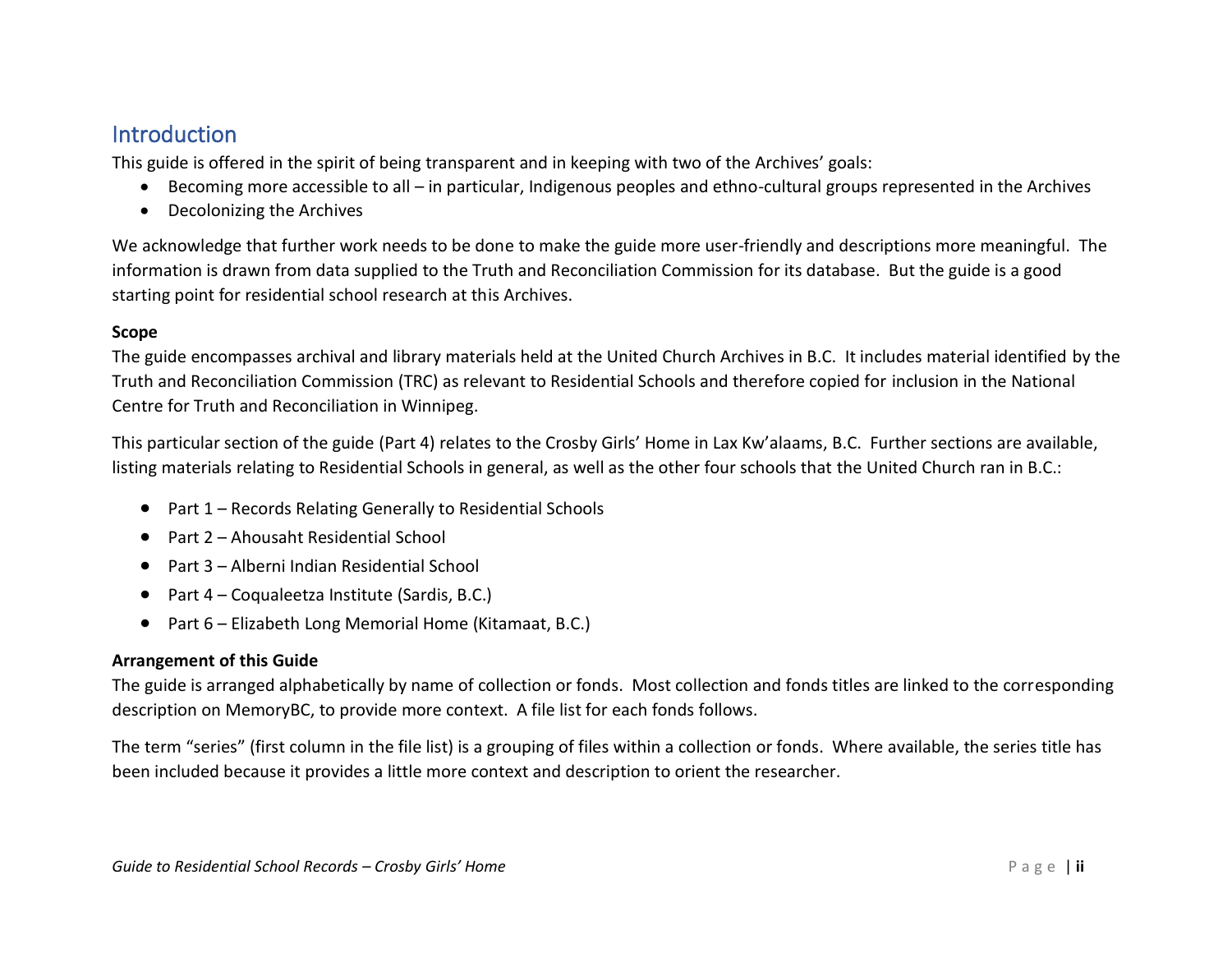#### **Access to the Records**

The documents can be accessed in person at the Pacific Mountain Regional Council Archives in Vancouver. They will also eventually be available online via the National Centre for Truth and Reconciliation website.

Specific documents have not been listed in the interest of keep the lists from being overwhelming. However, the document titles and authors can be accessed at the Archives. The Archives does not at present hold digital copies of relevant documents.

Exceptions to access (i.e. restrictions) have been listed in the Notes column of the file lists, along with rationale.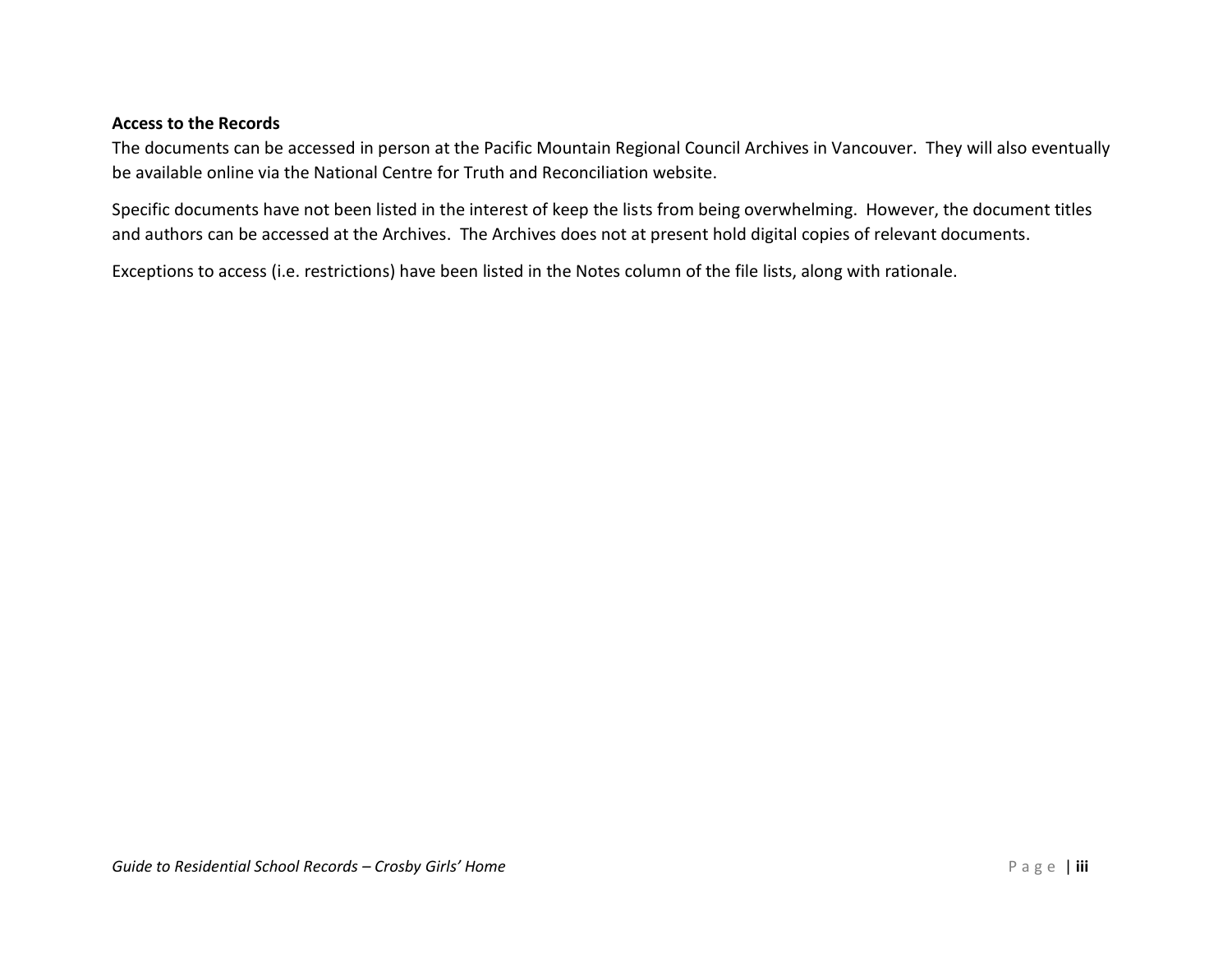# <span id="page-4-0"></span>File Lists by Collection / Fonds Name

# <span id="page-4-1"></span>[Barnabas C. Freeman fonds](https://www.memorybc.ca/b-c-freeman-fonds)

| <b>Series</b> | <b>File Title</b>            | <b>Box/File</b> | <b>Inclusive</b> | <b>Notes</b> |
|---------------|------------------------------|-----------------|------------------|--------------|
|               |                              |                 | <b>Dates</b>     |              |
|               | Writings, Correspondence and | 569/3           | 1890-1911        |              |
|               | Other Records                |                 |                  |              |
|               | Writings, Correspondence and | 569/5           | 1895-1980        |              |
|               | Other Records                |                 |                  |              |
|               | 1895 Diary; Accounts of Glad | 569/9           | 1895             |              |
|               | Tidings                      |                 |                  |              |

#### <span id="page-4-2"></span>[British Columbia District of the Methodist Church of Canada fonds](https://www.memorybc.ca/british-columbia-district-of-methodist-church-of-canada-fonds)

| <b>Series</b> | <b>File Title</b>                                                                       | <b>Box/File</b> | <b>Inclusive</b> | <b>Notes</b>                                                                                                                                                                                                                                                                                                                                 |
|---------------|-----------------------------------------------------------------------------------------|-----------------|------------------|----------------------------------------------------------------------------------------------------------------------------------------------------------------------------------------------------------------------------------------------------------------------------------------------------------------------------------------------|
|               |                                                                                         |                 | <b>Dates</b>     |                                                                                                                                                                                                                                                                                                                                              |
|               | Methodist Church - BC Conference<br>- Bella Bella and Port Simpson<br>(Indian) District | 456             | 1898-1918        | The title contains historical terms that some may<br>consider offensive. Although it does not reflect<br>today's sensibilities, it is being maintained because it<br>contains the official name of the body that created<br>the records at their time of creation and provides<br>evidence of the attitudes and usage of the time<br>period. |
|               | Methodist Church - BC Conference<br>- Bella Bella and Port Simpson<br>(Indian) District | 456             | 1897-1917        | The title contains historical terms that some may<br>consider offensive. Although it does not reflect<br>today's sensibilities, it is being maintained because it<br>contains the official name of the body that created<br>the records at their time of creation and provides<br>evidence of the attitudes and usage of the time<br>period. |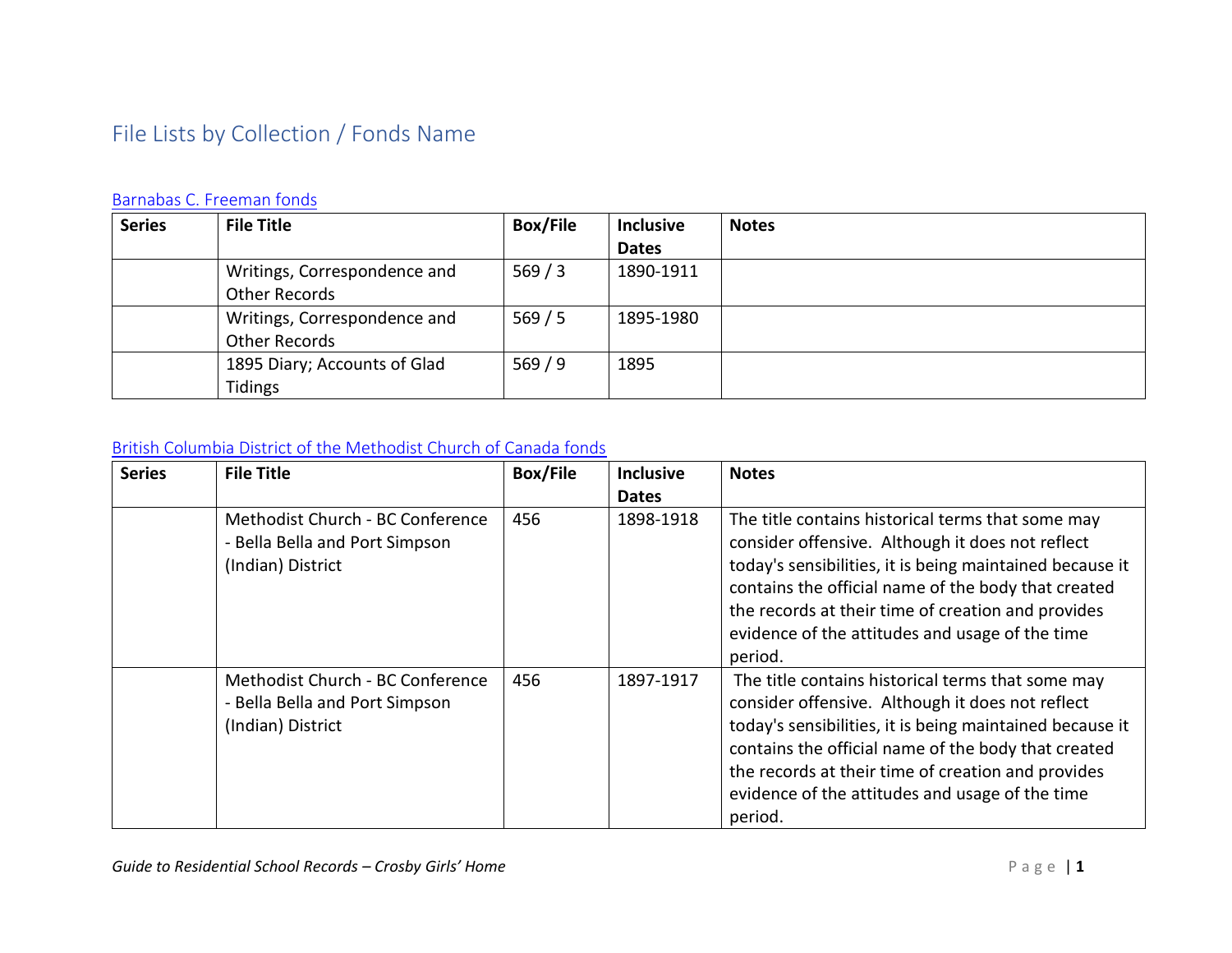| <b>Series</b> | <b>File Title</b>                 | <b>Box/File</b> | <b>Inclusive</b> | <b>Notes</b> |
|---------------|-----------------------------------|-----------------|------------------|--------------|
|               |                                   |                 | <b>Dates</b>     |              |
|               | Port Simpson District - Annual    | 457             | 1881-1900        |              |
|               | <b>District Meeting Minutes</b>   |                 |                  |              |
|               | Port Simpson District - Annual    | 457             | 1919-1921        |              |
|               | <b>District Meeting Minutes</b>   |                 |                  |              |
|               | Port Simpson District - Financial | 457             | 1882-1899        |              |
|               | <b>District Meeting Minutes</b>   |                 |                  |              |
|               | Port Simpson District - Financial | 457             | 1918-1925        |              |
|               | <b>District Meeting Minutes</b>   |                 |                  |              |

# <span id="page-5-0"></span>[Division of Mission in Canada \(B.C.\) fonds](https://www.memorybc.ca/division-of-mission-in-canada-b-c-fonds)

| <b>Series</b> | <b>File Title</b>                | <b>Box/File</b> | <b>Inclusive</b> | <b>Notes</b> |
|---------------|----------------------------------|-----------------|------------------|--------------|
|               |                                  |                 | <b>Dates</b>     |              |
|               | <b>Native Ministries Council</b> | U-313           | 1992-1993        |              |

# <span id="page-5-1"></span>[Grace United Church \(Lax Kw'alaams, B.C.\) fonds](https://www.memorybc.ca/grace-united-church-port-simpson-b-c-fonds)

| <b>Series</b>         | <b>File Title</b>                 | <b>Box/File</b> | <b>Inclusive</b> | <b>Notes</b> |
|-----------------------|-----------------------------------|-----------------|------------------|--------------|
|                       |                                   |                 | <b>Dates</b>     |              |
| Baptism,              | Register                          | 197/1           | 1874-1897        |              |
| Marriage and          |                                   |                 |                  |              |
| <b>Burial Records</b> |                                   |                 |                  |              |
| Women's               | Woman's Missionary Society.       | 197/11          | 1935-1937        |              |
| Group Records         | Deacon Mission Circle Minutes.    |                 |                  |              |
| Women's               | <b>Woman's Missionary Society</b> | 197/12          | 1954-1960        |              |
| Group Records         | <b>Minutes</b>                    |                 |                  |              |
| Women's               | <b>Woman's Missionary Society</b> | 197/13          | 1961-1962        |              |
| Group Records         | <b>Minutes</b>                    |                 |                  |              |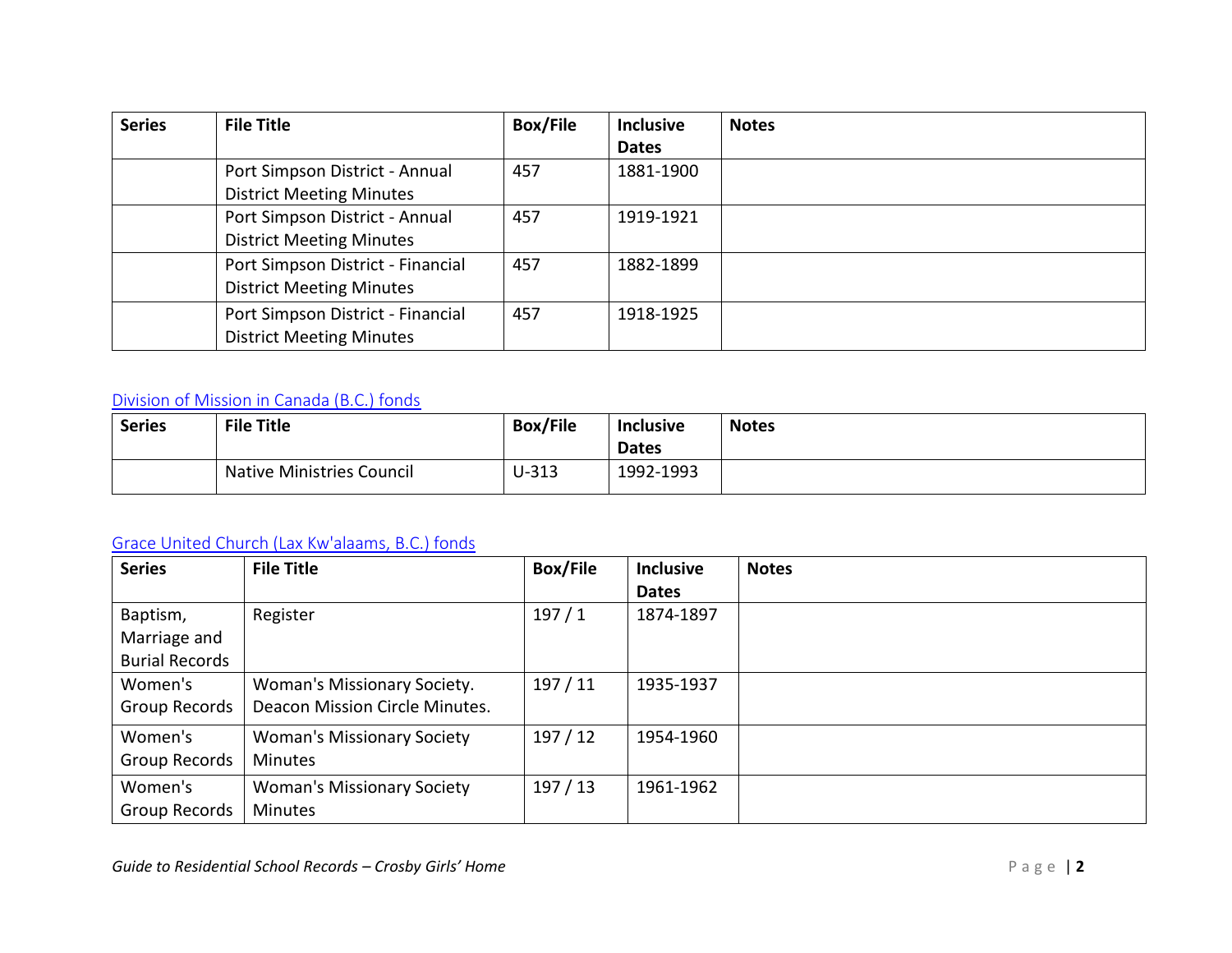| <b>Series</b>         | <b>File Title</b>                 | <b>Box/File</b> | <b>Inclusive</b> | <b>Notes</b>                                    |
|-----------------------|-----------------------------------|-----------------|------------------|-------------------------------------------------|
|                       |                                   |                 | <b>Dates</b>     |                                                 |
| Women's               | <b>Woman's Missionary Society</b> | 197/14          | 1928-1933        |                                                 |
| Group Records         | <b>Annual Reports</b>             |                 |                  |                                                 |
| Congregational        | Women's Auxiliary. Port Simpson   | 197/15          | 1913-1946        |                                                 |
| Financial             | General Hospital Account Book.    |                 |                  |                                                 |
| Records               |                                   |                 |                  |                                                 |
| Congregational        | <b>Woman's Missionary Society</b> | 197/16          | 1890-1923        |                                                 |
| Financial             | <b>Annual Reports</b>             |                 |                  |                                                 |
| Records               |                                   |                 |                  |                                                 |
| Baptism,              | Baptism Register (Port Simpson    | 197/2           | 1897-1908        |                                                 |
| Marriage and          | Mission)                          |                 |                  |                                                 |
| <b>Burial Records</b> |                                   |                 |                  |                                                 |
| Baptism,              | <b>Burial Register</b>            | 197/3           | 1874-1897        |                                                 |
| Marriage and          |                                   |                 |                  |                                                 |
| <b>Burial Records</b> |                                   |                 |                  |                                                 |
| Membership            | Circuit Register (Port Simpson    | 197/4           | 1874-1897        |                                                 |
| Records               | Methodist Church)                 |                 |                  |                                                 |
|                       |                                   |                 |                  |                                                 |
| Membership            | Historic Roll (Port Simpson       | 197/5           | 1903             |                                                 |
| Records               | Methodist Church)                 |                 |                  |                                                 |
| Membership            | Circuit Register (Grace           | 197/6           | 1920-1960        | Membership records contain personal information |
| Records               | Methodist/United Church)          |                 |                  | restricted for 100 years in accordance with the |
|                       |                                   |                 |                  | Personal Information Protection Act of B.C.     |
| Board and             | <b>Session Minutes</b>            | 197/7           | 1955-1964        |                                                 |
| Committee             |                                   |                 |                  |                                                 |
| Records               |                                   |                 |                  |                                                 |
| Women's               | <b>Woman's Missionary Society</b> | 197/8           | 1921-1927        |                                                 |
| Group Records         |                                   |                 |                  |                                                 |
| Women's               | <b>Woman's Missionary Society</b> | 2357/3          | 1928-1934        |                                                 |
| <b>Group Records</b>  | <b>Minutes</b>                    |                 |                  |                                                 |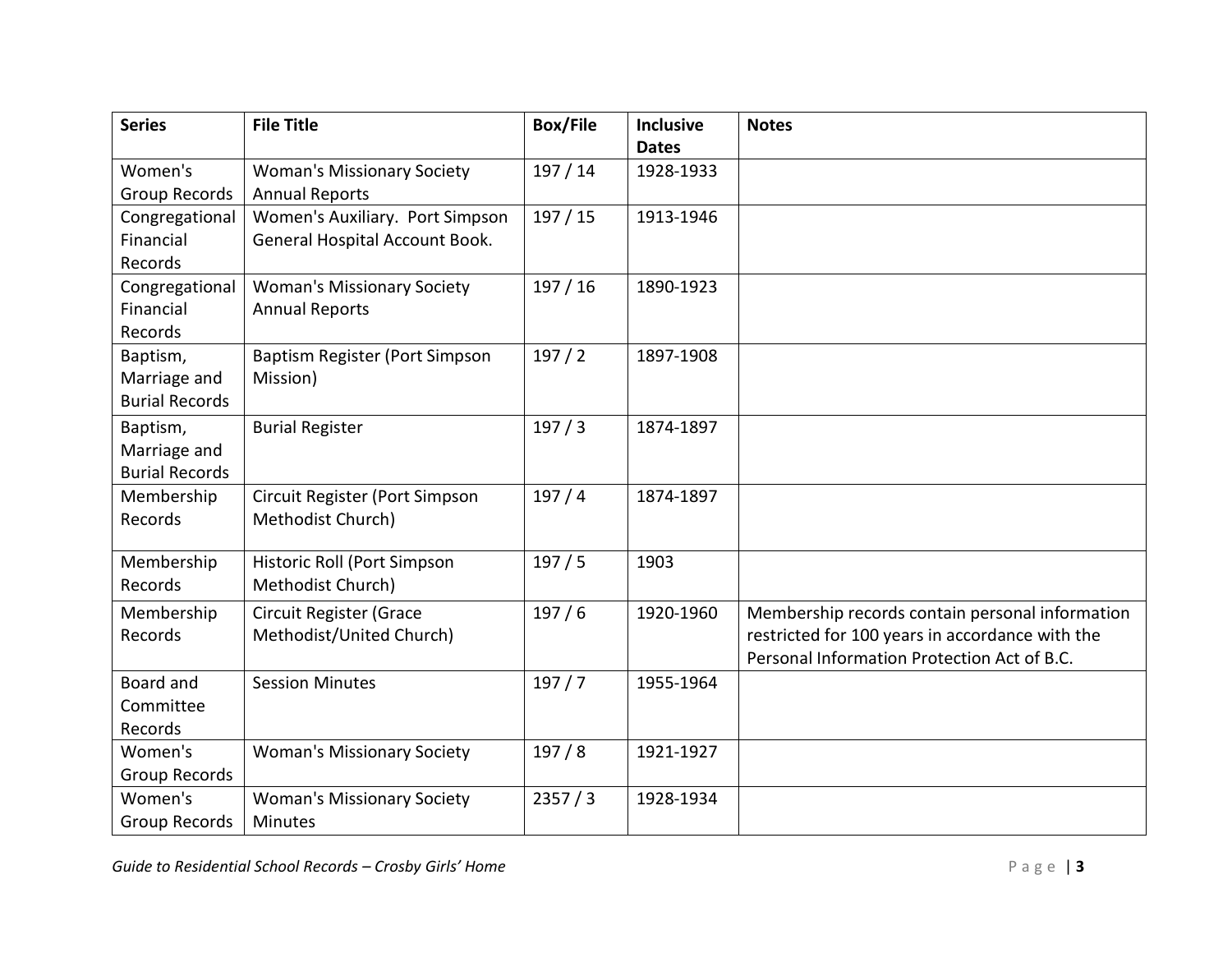#### <span id="page-7-0"></span>[Indian District \(Methodist Church of Canada\) fonds](https://www.memorybc.ca/indian-district-fonds)

The fonds title contains historical terms that some may consider offensive. Although it does not reflect today's sensibilities, it is being maintained because it contains the official name of the document at its time of creation and provides evidence of the attitudes and usage of the time period.

| <b>Series</b> | <b>File Title</b>                  | <b>Box/File</b> | <b>Inclusive</b> | <b>Notes</b>                                          |
|---------------|------------------------------------|-----------------|------------------|-------------------------------------------------------|
|               |                                    |                 | <b>Dates</b>     |                                                       |
|               | BC Methodist Conference - Indian   | 456             | 1901-1906        | The title contains historical terms that some may     |
|               | District - Minutes Annual District |                 |                  | consider offensive. Although it does not reflect      |
|               | Meetings                           |                 |                  | today's sensibilities, it is being maintained because |
|               |                                    |                 |                  | it contains the official name of the body that        |
|               |                                    |                 |                  | created the records at their time of creation and     |
|               |                                    |                 |                  | provides evidence of the attitudes and usage of       |
|               |                                    |                 |                  | the time period.                                      |

#### <span id="page-7-1"></span>[Jessie Oliver collection](https://www.memorybc.ca/jessie-oliver-collection)

| <b>Series</b> | <b>File Title</b>                  | <b>Box/File</b> | <b>Inclusive</b> | <b>Notes</b> |
|---------------|------------------------------------|-----------------|------------------|--------------|
|               |                                    |                 | <b>Dates</b>     |              |
|               | Living by Bells by Isobel McFadden | 2228/3          | 1971             |              |

#### <span id="page-7-2"></span>[Methodist Church of Canada, BC Conference fonds](https://www.memorybc.ca/methodist-church-of-canada-british-columbia-conference-fonds)

| <b>Series</b> | <b>File Title</b>                        | <b>Box/File</b> | <b>Inclusive</b> | <b>Notes</b>                                          |
|---------------|------------------------------------------|-----------------|------------------|-------------------------------------------------------|
|               |                                          |                 | <b>Dates</b>     |                                                       |
|               | Methodist Church - BC Conference -       | 453/7           | 1881-1899        | The title contains historical terms that some may     |
|               | Reports - Clippings and Letters - Indian |                 |                  | consider offensive. Although it does not reflect      |
|               | <b>Affairs</b>                           |                 |                  | today's sensibilities, it is being maintained because |
|               |                                          |                 |                  | it contains the official name of the body that        |
|               |                                          |                 |                  | created the records at their time of creation and     |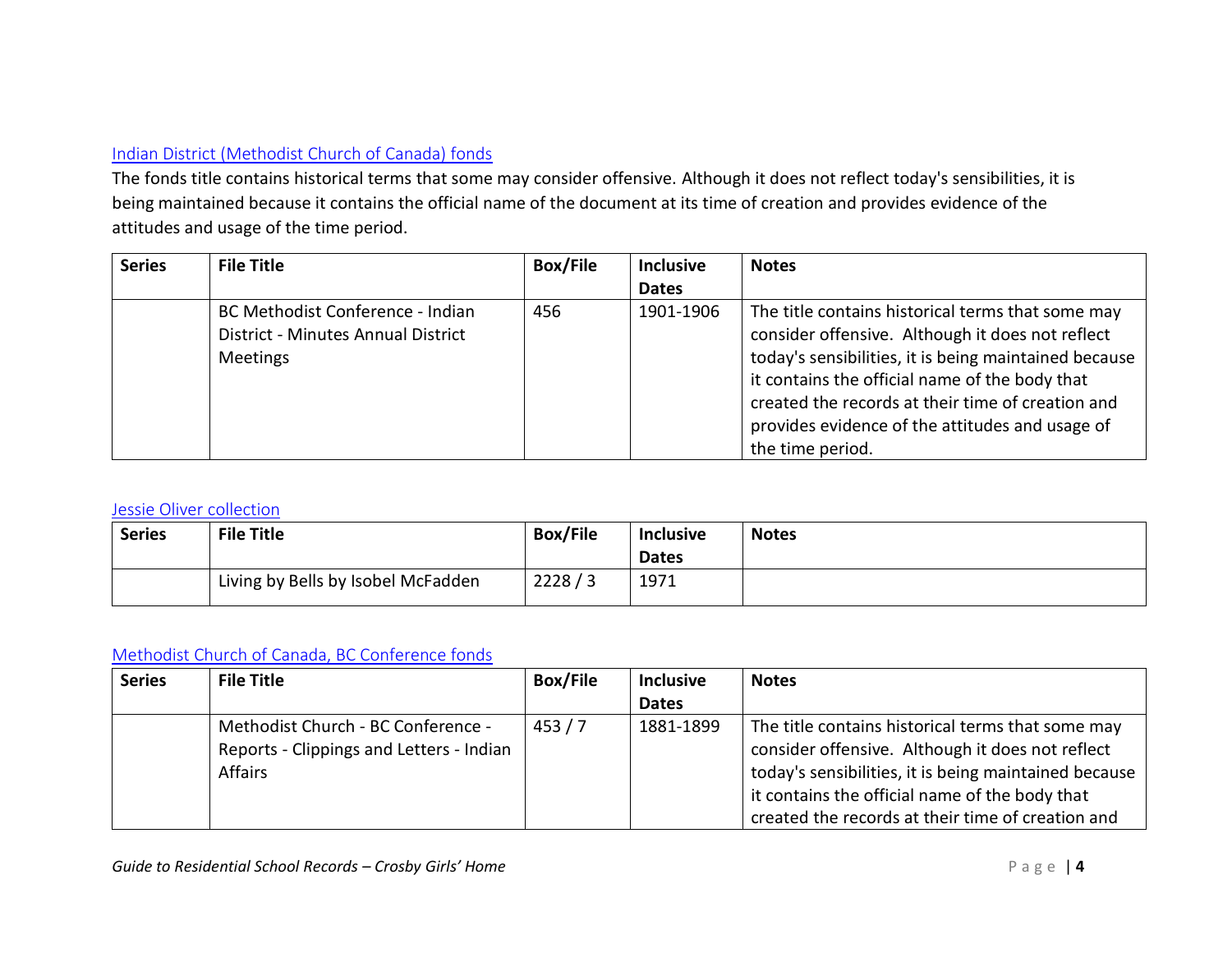| <b>Series</b> | <b>File Title</b> | <b>Box/File</b> | <b>Inclusive</b> | <b>Notes</b>                                                        |
|---------------|-------------------|-----------------|------------------|---------------------------------------------------------------------|
|               |                   |                 | <b>Dates</b>     |                                                                     |
|               |                   |                 |                  | provides evidence of the attitudes and usage of<br>the time period. |

#### <span id="page-8-0"></span>[Native Affairs Consultant fonds](https://www.memorybc.ca/native-affairs-consultant-fonds)

The fonds title contains historical terms that some may consider offensive. Although it does not reflect today's sensibilities, it is being maintained because it contains the official name of the document at its time of creation and provides evidence of the attitudes and usage of the time period.

| <b>Series</b> | <b>File Title</b> | <b>Box/File</b> | <b>Inclusive</b> | <b>Notes</b> |
|---------------|-------------------|-----------------|------------------|--------------|
|               |                   |                 | <b>Dates</b>     |              |
|               | Projects          | 1355            | 1969             |              |
|               |                   | 2100            |                  |              |

# <span id="page-8-1"></span>[Pacific Mountain Regional Council Archives Reference collection](https://www.memorybc.ca/united-church-of-canada-pacific-mountain-region-archives-reference-collection)

| <b>Series</b>                                                 | <b>File Title</b>                                      | <b>Box/File</b> | <b>Inclusive</b> | <b>Notes</b>                                                                                                                                                                                                                                                                                                       |
|---------------------------------------------------------------|--------------------------------------------------------|-----------------|------------------|--------------------------------------------------------------------------------------------------------------------------------------------------------------------------------------------------------------------------------------------------------------------------------------------------------------------|
|                                                               |                                                        |                 | <b>Dates</b>     |                                                                                                                                                                                                                                                                                                                    |
| Biographical                                                  | Crosby, Thomas                                         | 2082 / 55       | 1909-2003        |                                                                                                                                                                                                                                                                                                                    |
| Files                                                         |                                                        |                 |                  |                                                                                                                                                                                                                                                                                                                    |
| <b>BC</b><br>Conference -<br><b>UC</b><br><b>Institutions</b> | Dr. Thomas Crosby's Resume of BC<br><b>Indian Work</b> | 2122/13         | 1909             | The title contains historical terms that some may<br>consider offensive. Although it does not reflect<br>today's sensibilities, it is being maintained because<br>it contains the official name of the document at its<br>time of creation and provides evidence of the<br>attitudes and usage of the time period. |
| <b>Prince Rupert</b><br>Presbytery                            | Prince Rupert Presby.: Port<br>Simpson (1)             | 2147/17         | 1915-2002        |                                                                                                                                                                                                                                                                                                                    |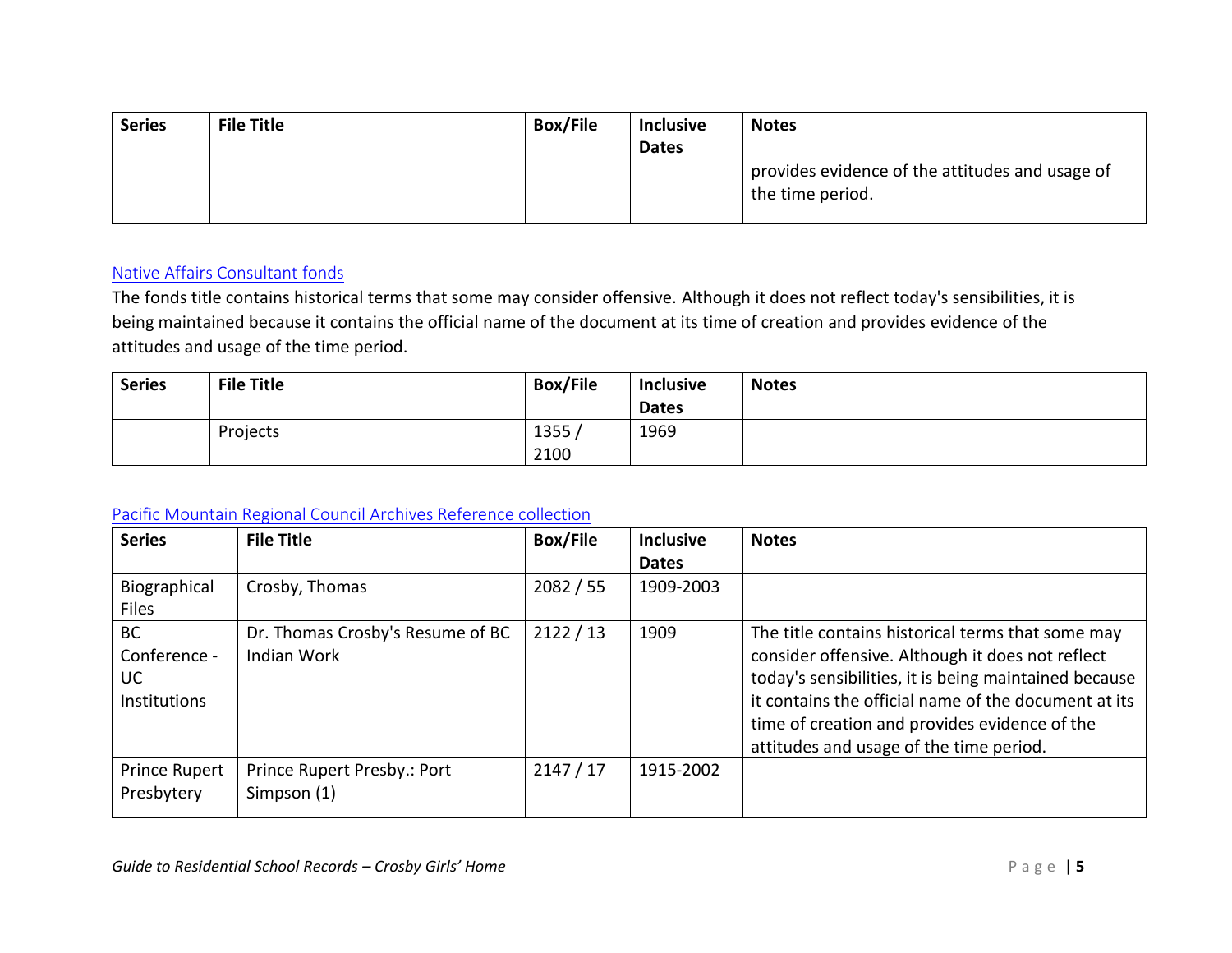| <b>Series</b> | <b>File Title</b>                | <b>Box/File</b>     | <b>Inclusive</b> | <b>Notes</b> |
|---------------|----------------------------------|---------------------|------------------|--------------|
|               |                                  |                     | <b>Dates</b>     |              |
| Prince Rupert | Prince Rupert Presby.: Port      | 2147/18             | 1928-1974        |              |
| Presbytery    | Simpson (2)                      |                     |                  |              |
|               |                                  |                     |                  |              |
|               |                                  |                     |                  |              |
| Photographs   | Port Simpson, BC: Crosby Girls'  | BCCA <sub>2</sub> - | $[193-?]$        |              |
|               | Home: exterior                   | 965                 |                  |              |
| Photographs   | Port Simpson, BC: Crosby Girls'  | BCCA <sub>2</sub> - | 1943             |              |
|               | Home: girls and staff, 1943      | 966                 |                  |              |
| Photographs   | Port Simpson, BC: Crosby Girls'  | BCCA <sub>2</sub> - | 1943             |              |
|               | Home: graduates, 1943            | 967                 |                  |              |
| Photographs   | Port Simpson, BC: Grace United   | BCCA <sub>2</sub> - |                  |              |
|               | Church: CGIT group               | 971                 |                  |              |
| Photographs   | Port Simpson, BC: Crosby Girls'  | BCCA <sub>2</sub> - | $[189-?]$        |              |
|               | Home: exterior                   | 978                 |                  |              |
| Photographs   | Port Simpson, BC: Crosby Girls'  | BCCA <sub>2</sub> - | [After 1914]     |              |
|               | Home: Boys Home exterior         | 979                 |                  |              |
| Photographs   | Port Simpson, BC: Crosby Girls'  | BCCA <sub>2</sub> - | [ca. 1890]       |              |
|               | Home: staff and children outside | 980                 |                  |              |
|               | Home, 1890?, Miss Sarah Hart at  |                     |                  |              |
|               | left, Miss Ross at right         |                     |                  |              |
| Photographs   | Port Simpson, BC: Crosby Girls'  | BCCA <sub>2</sub> - | 1943             |              |
|               | Home: girls                      | 982                 |                  |              |
| Photographs   | Port Simpson, BC: Crosby Girls'  | BCCA <sub>2</sub> - | $[194-?]$        |              |
|               | Home: children outside home      | 983                 |                  |              |
| Photographs   | Port Simpson, BC: Crosby Girls'  | BCCA <sub>2</sub> - | $[191-?]$        |              |
|               | Home: girls with teacher         | 984                 |                  |              |
| Photographs   | Port Simpson, BC: Crosby Girls'  | BCCA <sub>2</sub> - | $[194-?]$        |              |
|               | Home: children outside home      | 987                 |                  |              |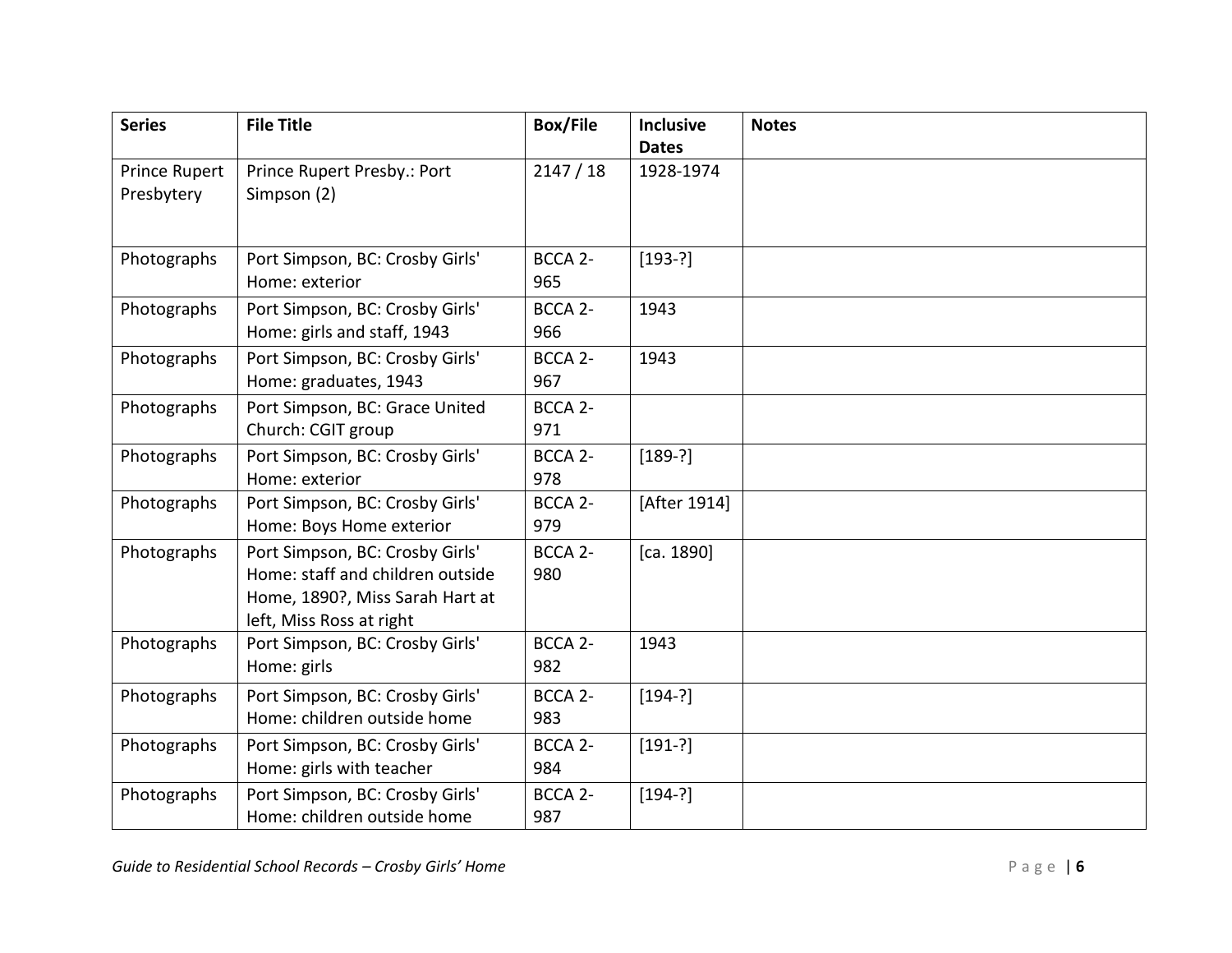| <b>Series</b> | <b>File Title</b>               | <b>Box/File</b>     | <b>Inclusive</b> | <b>Notes</b> |
|---------------|---------------------------------|---------------------|------------------|--------------|
|               |                                 |                     | <b>Dates</b>     |              |
| Photographs   | Port Simpson, BC: Crosby Girls' | BCCA <sub>2</sub> - | [1920?]          |              |
|               | Home: exterior                  | 992                 |                  |              |
| Photographs   | Port Simpson, BC: Crosby Girls' | BCCA 2-             | [194-?]          |              |
|               | Home: girls                     | 995                 |                  |              |
| Photographs   | Port Simpson, BC: Crosby Girls' | BCCA <sub>2</sub> - | [1943?]          |              |
|               | Home: children                  | 996                 |                  |              |

#### <span id="page-10-0"></span>Pacific Mountain Regional Archives Archives Reference Library – Periodicals

| <b>Series</b> | <b>File Title</b>            | <b>Box/File</b> | <b>Inclusive</b> | <b>Notes</b>                                   |
|---------------|------------------------------|-----------------|------------------|------------------------------------------------|
|               |                              |                 | <b>Dates</b>     |                                                |
| Western       | Western Methodist Recorder / | 2109            | 1901-1945        | Relevant articles available onsite via Western |
| Methodist     | Western Recorder             |                 |                  | Recorder database                              |
| Recorder      |                              |                 |                  |                                                |
|               |                              |                 |                  |                                                |

# <span id="page-10-1"></span>[Pierce Memorial United Church \(Port Essington, B.C.\) fonds](https://www.memorybc.ca/pierce-memorial-united-church-port-essington-b-c-fonds)

| <b>Series</b>         | <b>File Title</b>       | <b>Box/File</b> | <b>Inclusive</b> | <b>Notes</b>                                    |
|-----------------------|-------------------------|-----------------|------------------|-------------------------------------------------|
|                       |                         |                 | <b>Dates</b>     |                                                 |
| Baptism,              | <b>Baptism Register</b> | 196/1           | 1888-1905        |                                                 |
| Marriage and          |                         |                 |                  |                                                 |
| <b>Burial Records</b> |                         |                 |                  |                                                 |
| Baptism,              | Register                | 196/2           | 1907-1942        | Records contain personal information and are    |
| Marriage and          |                         |                 |                  | subject to the following restrictions under the |
| <b>Burial Records</b> |                         |                 |                  | Personal Information Protection Act of B.C.:    |
|                       |                         |                 |                  | Baptism records restricted 100 years; marriage  |
|                       |                         |                 |                  | records restricted 75 years; burial records     |
|                       |                         |                 |                  | restricted 20 years.                            |